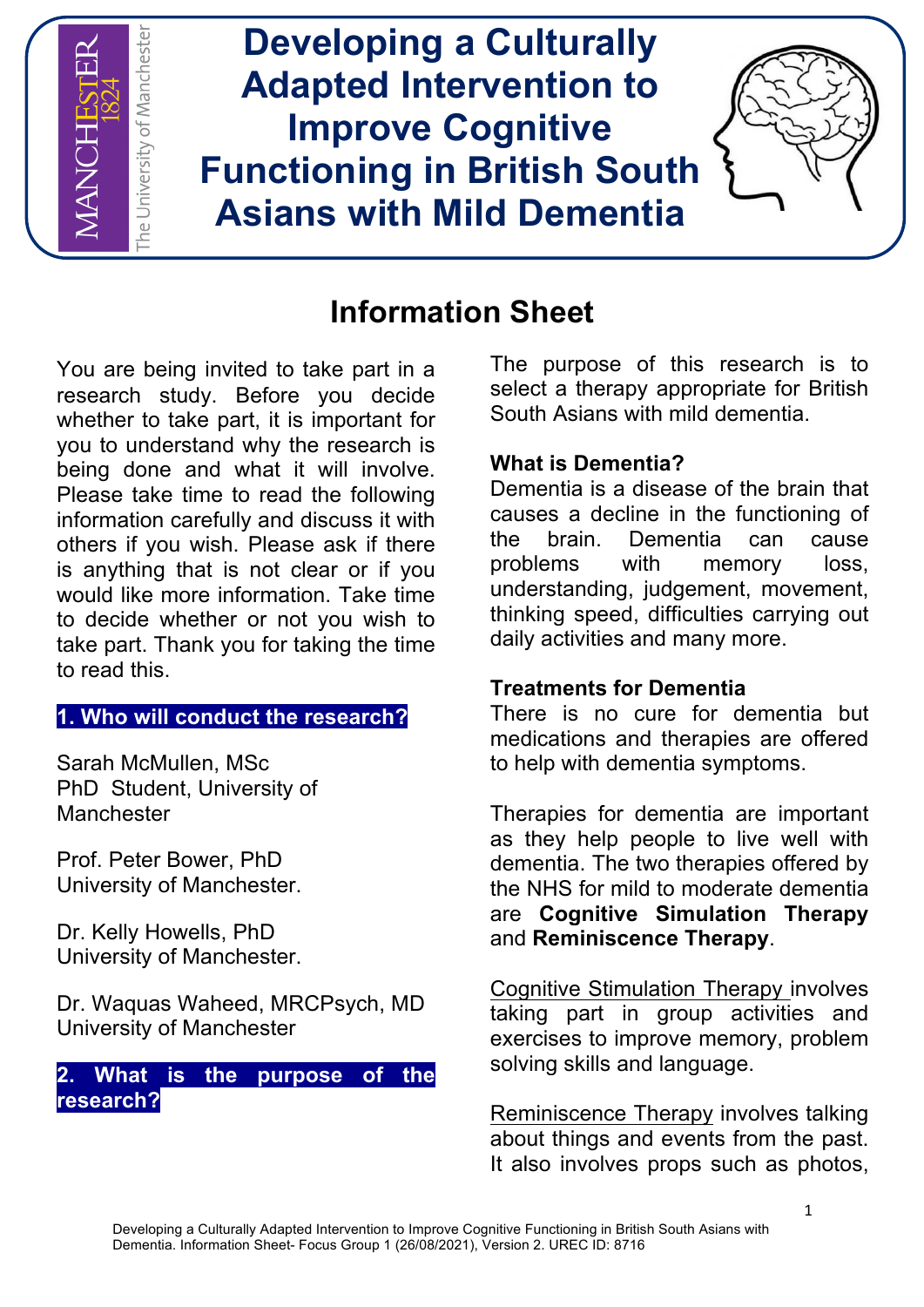music and other possession's with attached memories to help improve mood and wellbeing.

### **Our Research**

We aim to select a therapy for Urdu speaking British South Asians with mild dementia.

## **Why have I been chosen?**

You have been chosen as you:

- Are a **carer** of an Urdu speaking British South Asian with dementia.
- Speak Urdu and/or English
- British South Asian
- Are over the age of 18 years

### **3.Will the results of the research be published?**

The results of this research will be published in students thesis, academic books, reports, blogs, social media, conference presentations or journals.

# **4. Who has reviewed this research project?**

This research has been approved by University of Manchester Research Ethics Committee Reference: 2021- 8716-19319.

# **What would my involvement be?**

### **5. What would I be asked to do if I took part?**

You will be asked to participate in the first focus group and you maybe be

invited to take part in a second focus group 8-12 weeks after the first focus group. This research will be conducted online via Zoom or Microsoft Teams. From providing consent to taking part in the first focus group you will be involved for around 3-4 weeks, if you are asked to take part in the second focus group you will be involved for an additional 8-12 weeks. The focus group itself will be approximately 2 hours long.

Prior to taking part in the focus group you will be acquainted with the focus group procedure by phone call or email. If you choose to participate you will have to sign a consent form or give audio-recorded verbal consent by telephone, fill out a demographics sheet and you will be given this information sheet to keep.

We will also ask you to fill out a contact sheet as you might be invited to take part in an additional focus group. You will also have the option to receive a summary of the study findings.

### What is a Focus Group?

A focus group is a small discussion group of 6-8 individuals on a designated topic. It is guided by a leader. It is used to learn more about the opinions and suggestions on the designated topic.

### **This Research**

Focus Group 1: You will help us select which therapy for dementia is more appropriate for the Urdu speaking British South Asian population.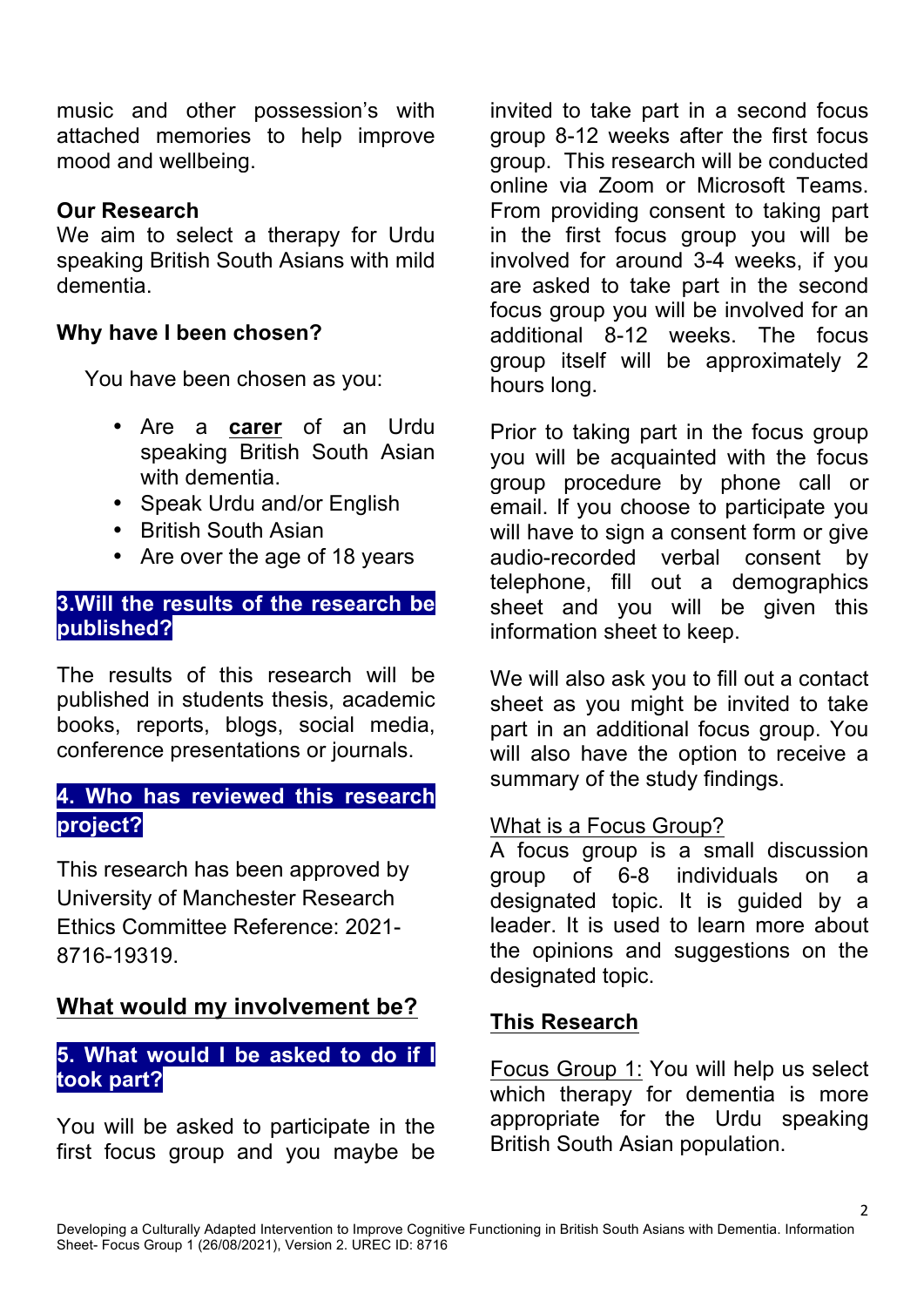You will be given a brief presentation on Cognitive Stimulation Therapy and Reminiscence therapy, including their strengths and weaknesses.

The types of questions for the discussion will include:

- Which therapy is more appropriate Cognitive stimulation therapy or Reminiscence therapy?
- Should the therapy have a certain type of structure?
- What aspect of the therapy makes it more appropriate?
- Which aspect of the therapy should be adapted and why?
- Should personal pictures and images be included as a part of the therapy?

This is not an exhaustive list of questions.

## **6. Will I be compensated for participating in the research?**

There will be no compensation for participating in this research.

### **7. What happens if I do not want to take part or if I change my mind?**

It is your decision whether or not to take part in this research. If you do decide to take part you will be given this information sheet to keep and will be asked to give written or verbal consent. You will also asked to fill out a demographics sheet and a contact sheet.

If you decide to take part you are still free to withdraw from the research without giving a reason and without detriment to yourself. However, it will not be possible to remove your data from the project once it has been anonymised/pseudonymised as we will not be able to identify your specific data. This does not affect your data protection rights. If you decide not to take part you do not need to do anything further.

Audio recording is essential for participation in the research study. If at any point in time you feel uncomfortable during the audio recording process you are free to stop the recording at any time.

# **Data Protection & Confidentiality**

## **8. What information will you collect about me?**

In order to participate in this research project we will need to collect information that could identify you, called "personal identifiable information". Specifically we will need to collect:

3

### **Demographics Sheet Data**

- Gender
- Age
- Country of Birth
- Marital Status
- **Employment**
- First language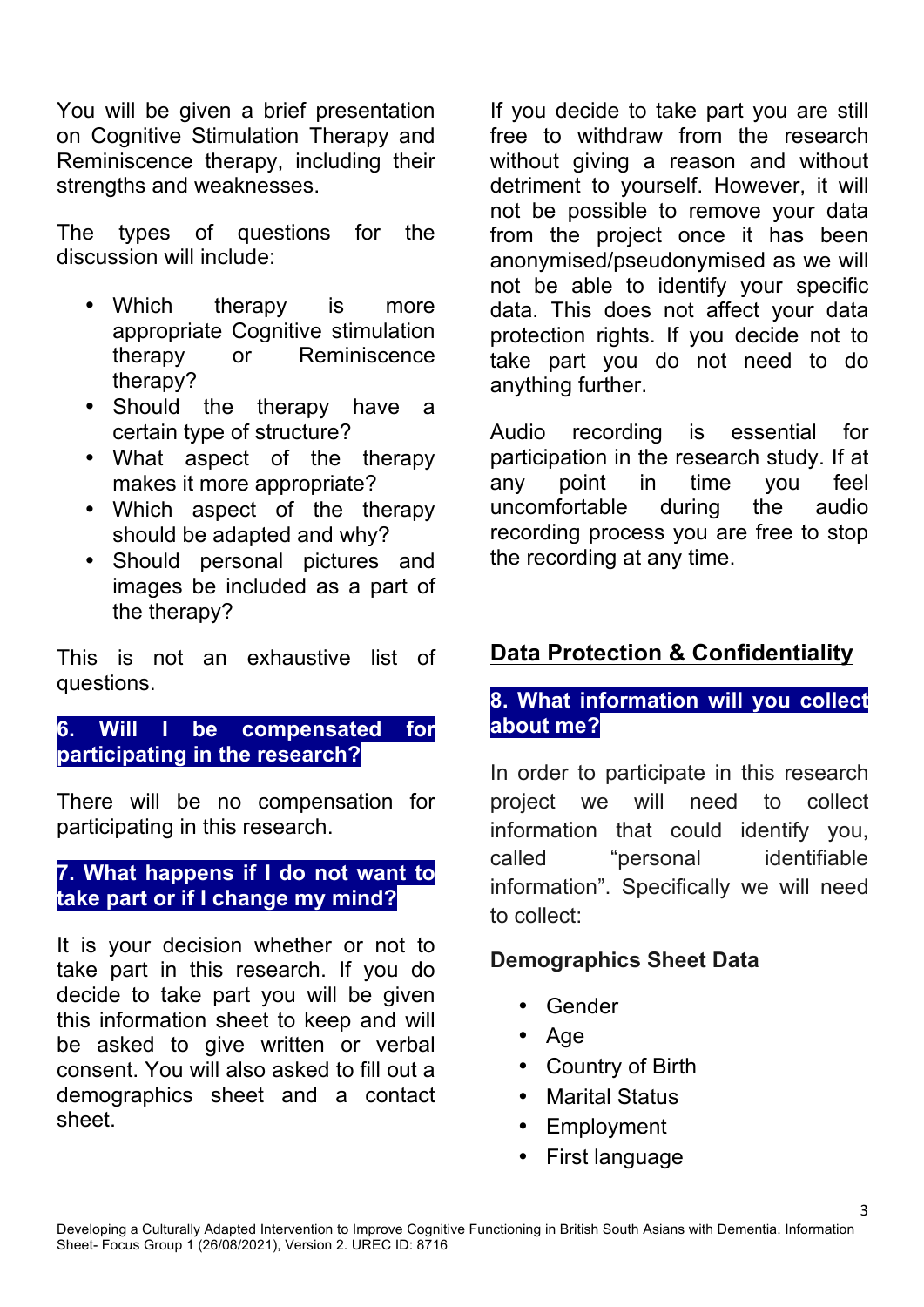- Second/Other language
- Highest level of education
- Subject of education
- Years lived in the UK
- As you are a carer of a person with dementia, what level of dementia do they have mild, moderate or severe dementia?

We will also ask you to provide us with a contact number or email address by filling out the contact sheet so you can be contacted and sent the Zoom or Microsoft Teams invitation. It is essential that you are able read and gain access to this information sheet prior to giving consent. If you are unable to gain access to this information sheet by email or text message we will post out a copy of this sheet to your home address, if necessary. This will be the only time we will ask you to provide your home address.

The research will only be audio recorded via Zoom or Microsoft Teams.

# **9. Under what legal basis are you collecting this information?**

We are collecting and storing this personal identifiable information in accordance with UK data protection law, which protect your rights. These state that we must have a legal basis (specific reason) for collecting your data. For this study, the specific reason is that it is "a public interest task" and "a process necessary for research purposes".

### **10. What are my rights in relation to the information you will collect about me?**

You have a number of rights under data protection law regarding your personal information. For example you can request a copy of the information we hold about you.

If you would like to know more about your different rights or the way we use your personal information to ensure we follow the law, please consult our Privacy Notice for Research.

### **11. Will my participation in the study be confidential and my personal identifiable information be protected?**

In accordance with data protection law, The University of Manchester is the Data Controller for this project. This means that we are responsible for making sure your personal information is kept secure, confidential and used only in the way you have been told it will be used. All researchers are trained with this in mind, and your data will be looked after in the following way:

Your participation in the study will be kept confidential and only the researchers listed above will know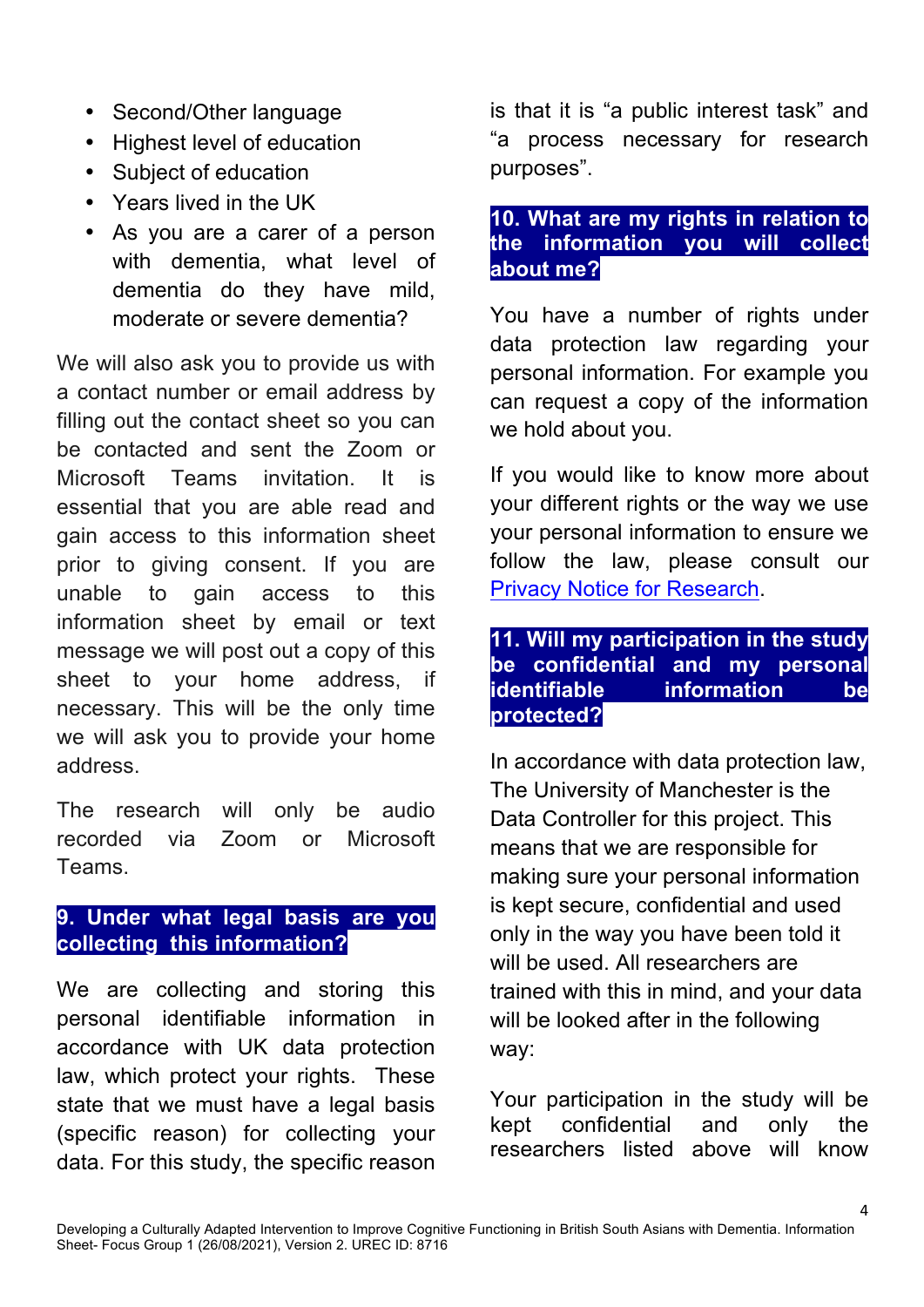about it. The research will be audio recorded

For audio recordings:

- Research will be audio recorded via Zoom or Microsoft Teams.
- Verbal consent will be audio recorded on an encrypted password protected audio device.
- All audio recordings will be transferred immediately to a University of Manchester password protected secure drive and will be deleted from the original source.
- The audio recording for the research will be written/typed by the researcher Sarah McMullen.
- All personal information from the research transcript will be anonymised/pseudonymised by giving the participants a random ID number.
- Audio recording of the research study will be deleted once transcribed and anonymised/ pseudonymised.

Your participation in this research will be recorded in Zoom or Microsoft teams and your personal data will be processed by Zoom or Microsoft Teams. This may mean that your personal data is transferred to a country outside of the European Economic Area, some of which have not yet been determined by the United Kingdom to have an adequate level of data protection. Appropriate legal mechanisms to ensure these transfers are compliant with the Data Protection Act 2018 and the UK General Data Protection Regulation are in place. The recordings will be removed from the above third party platform and stored on the University of Manchester password protected secure drive following the completion of data collection.

Demographics sheets, Contact Sheets and audio recorded verbal consent will be stored on the University of Manchester password protected secure drive in a password protected folder. Only the research team will have this information.

All anonymised/ pseudonymised transcripts will be stored on the University of Manchester password protected secure drive. Only the research team will have this information.

Data from the transcripts will be analysed to identify information that will help select a therapy specifically British South Asians living with mild dementia.

Transcripts of the research study, will be stored for a minimum of 5 years by Sarah McMullen on the University of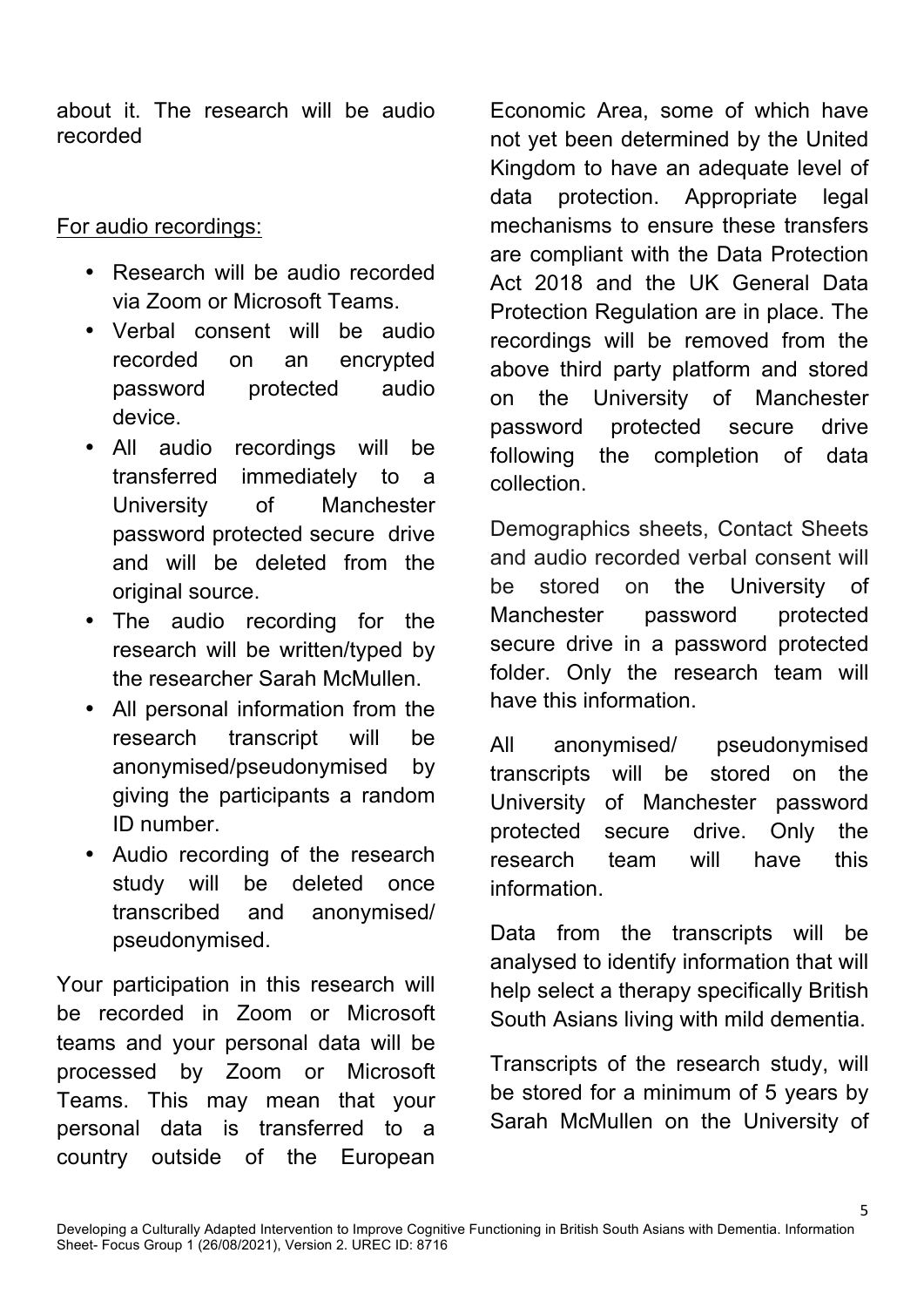Manchester password protected secure drive.

Demographics sheets, contact sheets (for future research), written consent forms and audio recorded verbal consent will be stored for a minimum of 5 years in a password protected folder by Sarah McMullen on the University of Manchester password protected secure drive.

Any hard copies of documents will be retained for 5 years, stored in a locked cabinet on the University of Manchester premises by Sarah McMullen. Appropriate access controls are in place to ensure that access to confidential research information is restricted to the research team. All computers in use will be password protected.

Please also note that individuals from The University of Manchester or regulatory authorities may need to look at the data collected for this study to make sure the project is being carried out as planned. This may involve looking at identifiable data. All individuals involved in auditing and monitoring the study will have a strict duty of confidentiality to you as a research participant.

### Potential Disclosures

If at any point during the study you become distressed or upset we will provide you with a debrief sheet and will contact your GP on your behalf if you so wish.

### **12. Will my information be used for future research?**

If you make a decision to participate in this research, the information about your health and care may be given to other researchers who are doing other research in this organisation. This future research will be about dementia and ethnic minorities like this research. These organisations may be universities, NHS or companies doing health and care research. They may be in this country or in another country. Your information will only be used by organisations and researchers for research according to the UK Policy Framework for Health and Social Care Research**.**

This information will only be used for health and care research. This information cannot be used to contact and cannot affect your care. It cannot be used to make decisions about future services available to you.

# **13. If I want to make a complaint what do I do?**

During the research if you have a complaint tell the researcher. Before or after the research, if there is a minor or formal complaint contact:

### Minor complaints